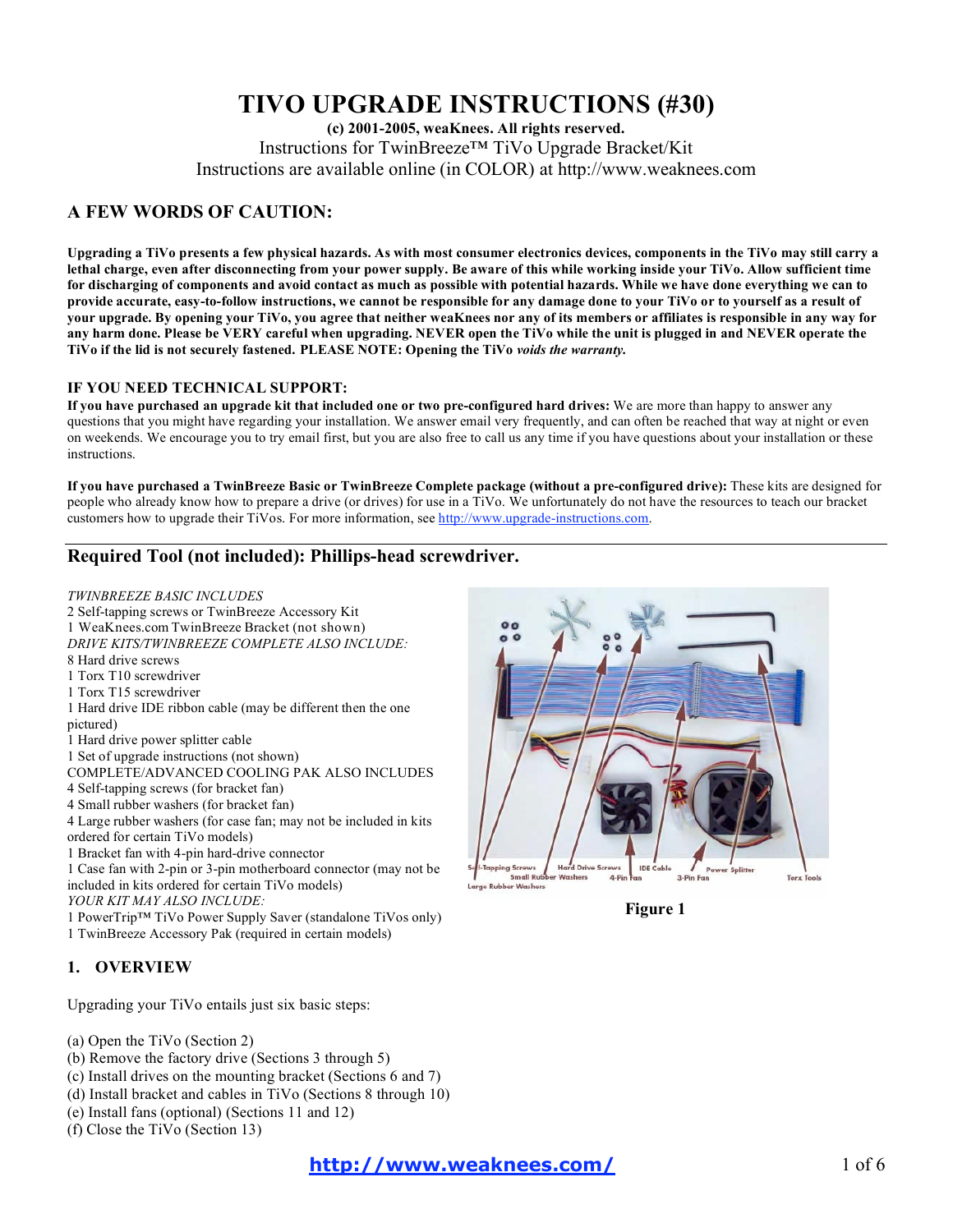# **2. OPENING THE TIVO**

Unplug the power cord from your electrical outlet and wait five minutes for the TiVo to discharge. Do not plug the TiVo back in until you are completely finished. Be very careful of static electricity, which can destroy your TiVo's internal parts. You should not perform this upgrade on carpet.

Using the Torx T10 (smaller of the two) L-key included with your kit, unscrew the four (or five in some TiVo models) Torx screws on the back of your TiVo. The four screws are surrounded by black or gray from the top of the TiVo's case. See Figure 2. NOTE: Some units have Philips-head screws (rather than Torx screws) holding the lid to the case; you will need a Philips-head screwdriver to remove those screws.

Set aside (to be used again): Four (or five) TiVo lid screws.

Once the four (or five) screws are removed, remove the lid. Place your palms on the top side edges of the TiVo, toward the back and push toward the back of the TiVo (this occasionally requires a bit of force). The cover should slide back and then up. Remove the cover from the TiVo. See Figure 3. Set aside (to be used again): TiVo lid.

NOTE: If your TiVo has a large block of foam adhered to the TiVo's lid, you will have to remove the foam before proceeding. A bit of force will get most of the block off. A bit of patience and some glue remover will get the remainder off.

# **3. DISCONNECTING THE EXISTING DRIVE BAY**

With the cover off and looking to the front-right of the TiVo, you will be able to see (1) one hard drive, (2) a gray IDE ribbon cable that runs from the greenish motherboard to the hard drive, (3) a multi-colored (red/black/yellow) power cable that runs from the power supply to the hard drive, and (4) two bracket screws that connect the hard drive and its bracket to the TiVo. See Figure 4. Using your Torx screwdriver, unscrew and remove the two bracket screws that connect the hard drive bracket to the lower bracket (part of the bottom of the unit). These screws are located at the front-right of the TiVo. As you look down into the TiVo, you will see the two screw heads. See Figure 4.

Set aside (not reused): Two bracket screws.

**NOTE: Be very careful not to dislodge (even slightly) the front panel ribbon cable. If you do, simply push it back in place. NEVER power on your TiVo with this cable even slightly dislodged. See Figure 4.**

## **4. REMOVING THE POWER CABLE AND IDE RIBBON CABLE**

Situate yourself in front of the TiVo. With your left hand, push the drive/bracket back slightly toward the power supply and then flip it over to the left (see Figure 5).

While holding the drive bracket in your left hand (being careful not to touch the components on the drive itself), use your right hand to remove the power cable and IDE cable from the hard drive. These can sometimes stick, so you might have to wiggle the power cable a bit. NOTE: If this method of removing the cables is difficult for you, you can instead remove the cables at the end of step 2. However, you MUST be VERY CAREFUL of the front panel ribbon cable. If this cable is dislodged even slightly and you power on your TiVo, you can cause permanent damage.



# **Figure 2 (above) Back view**



**Figure 3 (above) Top view**





Drive Power Cable IDE Ribbon Cable **Figure 5 Side view**

**http://www.weaknees.com/** 2 of 6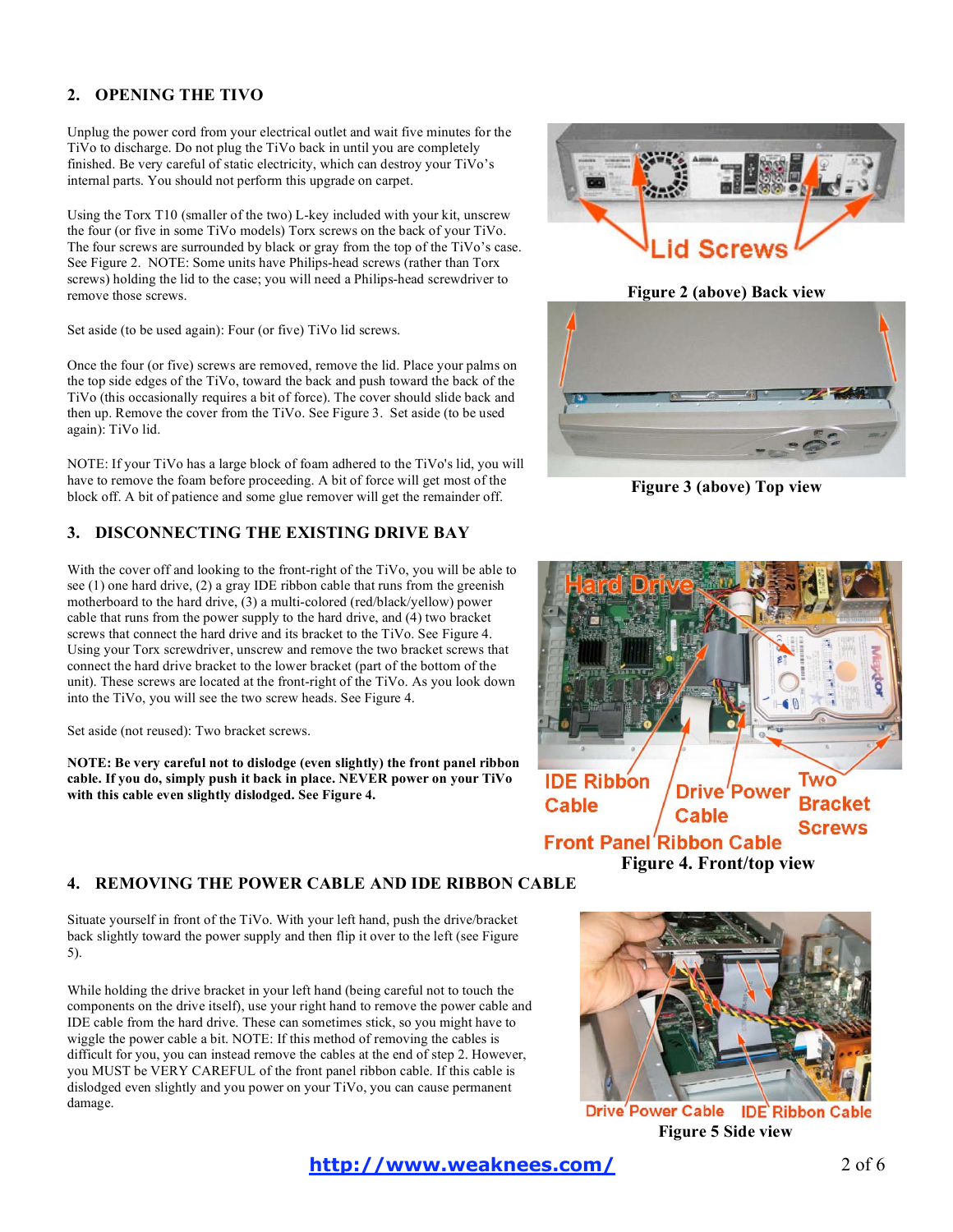# **5. REMOVING THE EXISTING DRIVE**

Once the hard drive and bracket are out of the TiVo, remove the IDE ribbon cable from the motherboard by lifting straight up and out.

Now, using the larger (T15) Torx tool, unscrew the four Torx drive screws that connect the hard drive to the hard drive bracket. See Figure 6. You will not re-use these four screws or the metal drive bracket, but you should save the screws and bracket, together with the ribbon cable you removed.

Set aside (not reused): Four drive screws; one IDE cable; one metal bracket

# **6. SETTING THE JUMPER (NOTE: IF YOU RECEIVED TWO DRIVES FROM WEAKNEES, SKIP TO STEP 7)**

Pick up the factory hard drive and look at the hard drive with the label facing up and the empty power/IDE cable connectors facing you. Your TiVo's hard drive has one or two small white or black plastic "jumper(s)" that are located between the IDE cable and the power cable connectors. Following the steps below (depending on your drive manufacturer) to confirm that your factory drive is set to Master. **DO NOT MAKE ANY JUMPER CHANGES TO ANY DRIVE(S) THAT YOU RECEIVED IN YOUR UPGRADE KIT.**

*If your TiVo's original drive is a Quantum or Maxtor hard drive:* If your drive has one jumper, then you will see a total of four pairs of pins (and, therefore, 4 possible vertical places for the jumper). Ignore the single pin located closest to the IDE cable connector. If your drive has two jumpers, then your drive has a total of 5 sets of two pins. See Figs 7 and 8.

In a one-jumper Quantum or Maxtor hard drive, the jumper should be moved to the furthest left-hand position (again, ignoring the single pin). Gently remove the jumper with the end of a paper clip or your fingernail and move it to the proper position. NOTE: the jumper must be vertical and must be carefully inserted so that the jumper fits inside the left-hand most pins. See Figure 7. In a two-jumper Maxtor hard drive, the jumper should be set properly, and should be in the shape of an "L" turned 90° clockwise. See Figure 8.

### *If your TiVo's original drive is a Western Digital hard drive:*

You will notice a total of five pairs of pins (and, therefore, 5 possible vertical places for the jumper). In a Western Digital hard drive, the jumper should be moved to the center position. Gently remove the jumper with the end of a paper clip or your fingernail and move it to the proper position. NOTE: the jumper must be vertical and must be carefully inserted so that the jumper fits inside center pins vertically. See Figure 9.



**Figure 6**



# Quantum/Maxtor **Set as "Master"**



# **Two-jumper Maxtor Set as "Master"**



**Set as "Master** with Slave Present" **Figure 9 (above)**

# **7. CONNECTING THE HARD DRIVES TO THE DRIVE BRACKET**

Using four of the hard drive screws included with your kit, screw your A/Master drive to the bracket (the screws connect to the drives from the underside of the bracket). In an "ADD" kit (in which you are retaining your factory drive), this drive will be the factory drive. Be sure to orient the drive as shown in Figure 10. The drive should be connected so that the drive IDE and power connector pins are facing down in Figure 10. Do not overtighten the screws. Connect your new upgrade drive (or "B" drive) to the drive bracket using the remaining four hard drive screws. Be sure to orient the drive on the bracket as shown in Figure 10. When the drive is connected and screwed in properly, the back of the drive will hang slightly off the end of the bracket. The IDE and power ports should be facing the middle of the bracket. Do not overtighten the screws.

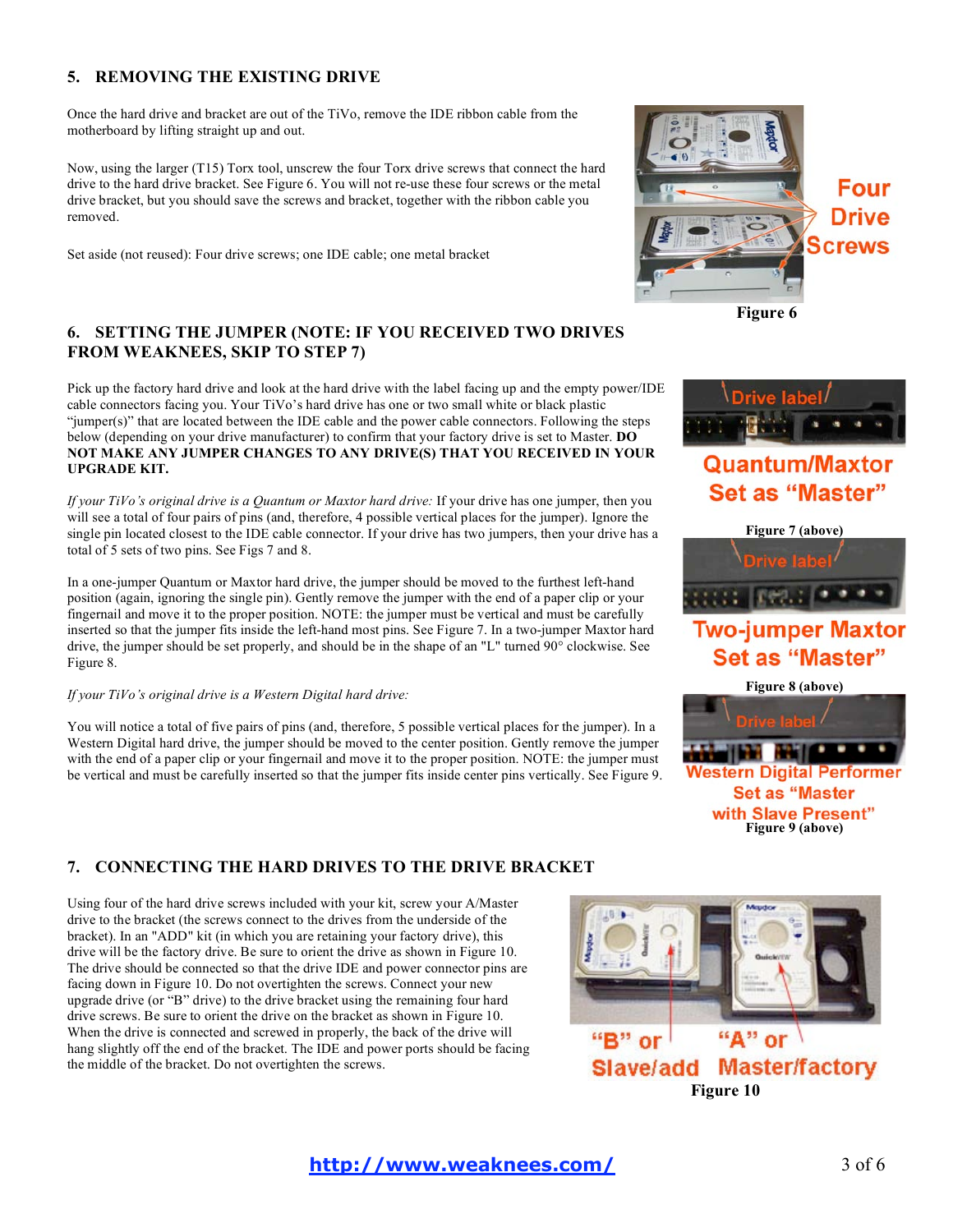# **8. ATTACHING THE IDE CABLE TO BOTH DRIVES**

Take the IDE cable included with your kit and drop the blue connector through the open space in front of the Slave/B drive's IDE cable connector. With the blue connector hanging below the bracket, connect the gray connector to the Slave/B drive. NOTE: Be careful to insert the cable in the proper direction – each connector on the cable has a notch that aligns to ensure it is not installed upside-down. See Figure 11.

Now connect the black connector into the Master/factory hard drive (or new "A" drive for dualdrive upgrades).



# **9. INSTALLING THE TWINBREEZE BRACKET INTO THE TIVO**

Grip the bracket with one hand through the circular hole at the end of the bracket. Locate the tab on the hard drive bracket at the end opposite the round hole. With the drive labels facing up, tuck the bracket tab underneath the metal bracket mount in the TiVo, as shown in Figure 12.

Continue holding the bracket with one hand through the round hole. With the tab still underneath the metal bracket mount, lift the bracket up. Using your other hand, reach underneath the bracket and carefully connect the blue IDE ribbon connector to the black connector on the motherboard.

Now lower the bracket down. Be sure that the TiVo's red/yellow/black drive power cable is not caught under the bracket as you lower it into place.

NOTE: BE CAREFUL NOT TO DISLODGE THE FRONT PANEL RIBBON CABLE. (See Figure 4.)

NOTE: IF YOUR TIVO DOES NOT HAVE METAL PLATES INTO WHICH TO SCREW THE BRACKET SCREWS, YOU WILL NEED A SEPARATE ACCESSORY KIT. IF THIS KIT WAS INCLUDED, PLEASE SEE THE SEPARATE INSTRUCTIONS INCLUDED WITH YOUR KIT.



**Figure 12 (above) Right side view**



**Figure 13 (above) Left side view**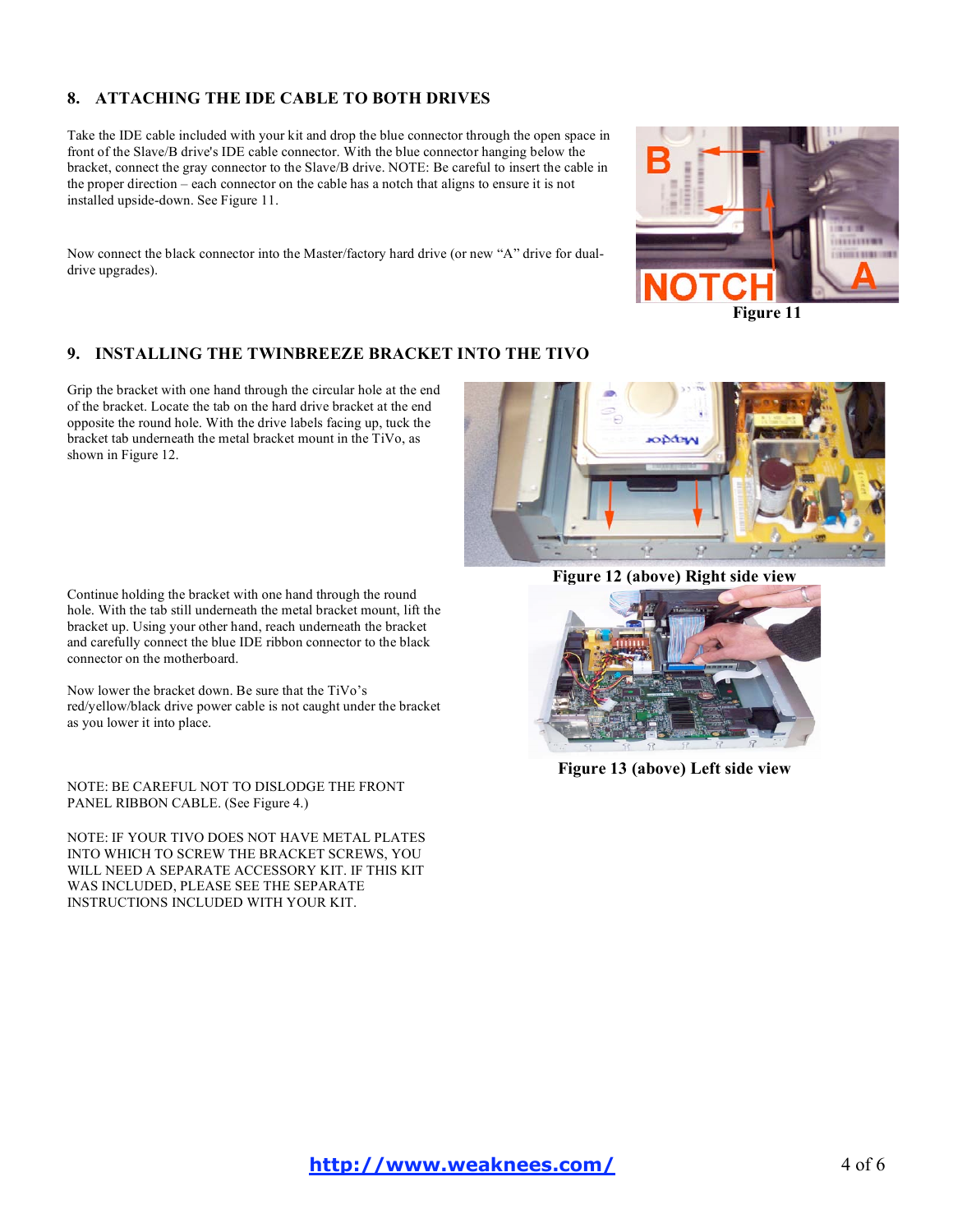# **10. ATTACHING THE TWINBREEZE BRACKET, POWER CABLE & POWERTRIP (IN SOME KITS)**

Using two self-tapping screws included with your kit, attach the bracket to the TiVo. The screws will be cutting threads through the metal TiVo case, so a bit of force might be necessary. Do not overtighten the screws. Now follow the instructions in part (a) or (b) below, depending on whether a PowerTrip was included with your upgrade kit:

### (a) If no PowerTrip was NOT included in your kit (DirecTV/TiVo models):

Connect the red/yellow/black Y-power splitter cable (included with your kit) to the existing TiVo power cable. Then connect the short end of the Y-power splitter into the B/Slave drive (see Figure 10). Connect the long end of the power cable into the A/Master drive (see Figure 10). Figure 14 shows the the A/Master drive (see Figure 10). Figure 14 shows the **Figure 14 (above)**<br>
installation of the cables described above.

### (b) If a PowerTrip was included in your kit (TiVo without DirecTV):

Connect the red/yellow/black Y-power splitter cable (included with your kit) to the existing TiVo power cable. Then connect one end of the splitter to the PowerTrip, and connect the other end of the PowerTrip to the A/Master drive (see Figures 10 and 15). Then connect the remaining power splitter end to the B/Slave drive. You can tuck the power splitter connector into the space in front of the Slave/B drive. NOTE: If you are also installing a bracket fan (see below), then install the fan before connecting the PowerTrip to your A (Master/factory) drive.



# splitter

# **o Power Cable**



**Optional** bracket fan not installed)

Power splitter

Power-Trip

# **11. CONNECTING OPTIONAL BRACKET FAN (INCLUDED IN ADVANCED COOLING PAK)**

(If your kit included a bracket fan.) If your kit included two fans, the bracket fan is the smaller of the two fans, and has two connectors that are the same style as the hard drive connectors you used above. Once you have located the fan, look at the edges of the fan until you locate the air directional arrows. Now insert four selftapping screws into the four fan holes. The screws should be inserted in the same direction as the fan airflow. Once you have the four screws through the fan holes, screw a small rubber washer onto the end of each screw. You need only turn each washer one or two turns. See Figure 16.

Place the fan on the bracket so that the fan cable is close to the drive. Screw in the four fan screws (through the fan and into the bracket) until they are tight; do not overtighten.

Unplug the power connector (or PowerTrip) from the hard drive closer to the fan (if connected), and plug the removed connector into the fan connector. Now plug the other end of the fan connector into the hard drive. Tuck the cables down and away from the power supply.





**Figure 17 (above)**